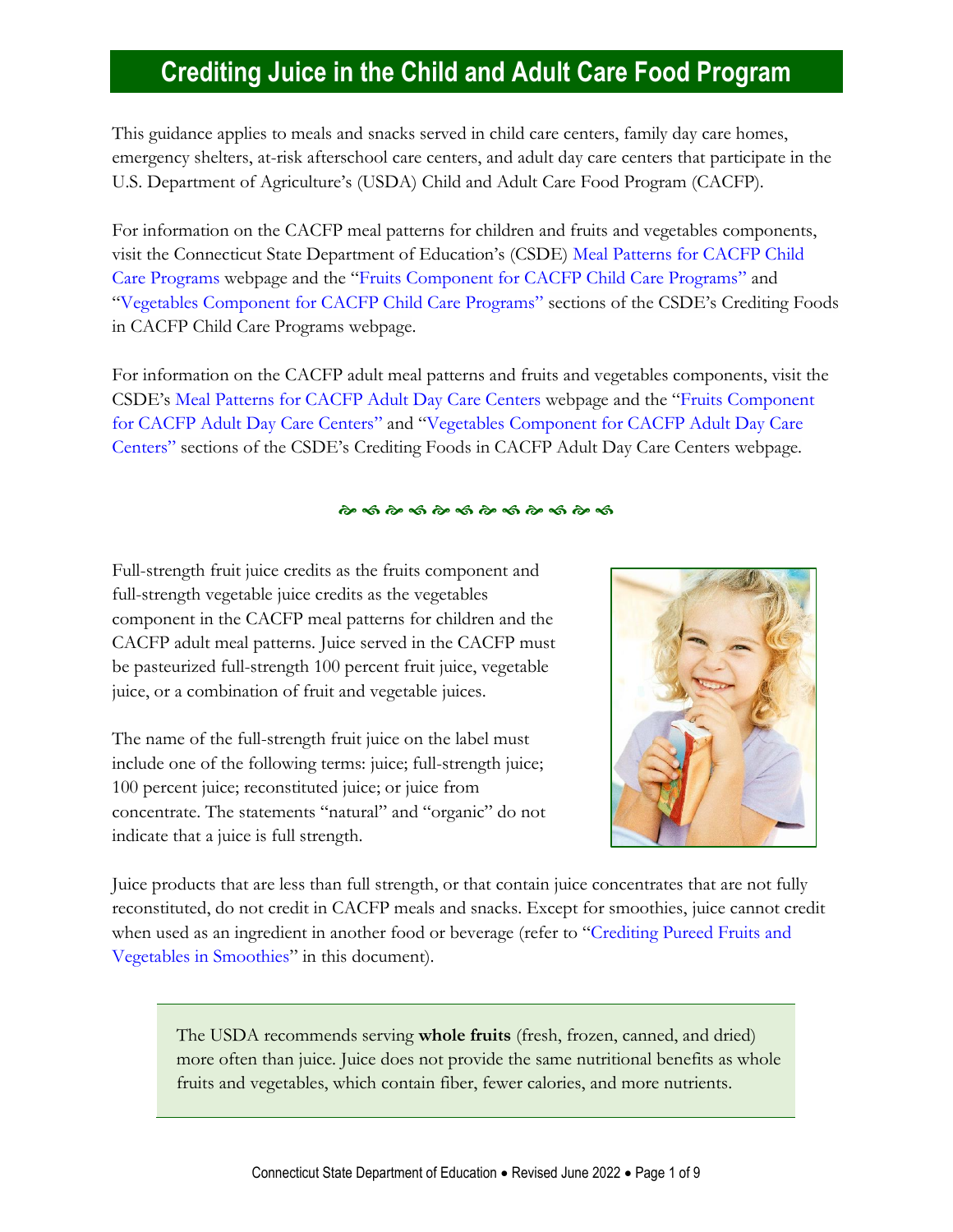#### **Crediting Juice Concentrates**

Juice concentrates credit only when they are reconstituted with water to 100 percent full-strength juice and served in the form of juice. Juice concentrates do not credit when used as an ingredient in another food or beverage product, such as gelatin or sherbet made with juice concentrates.

Juice made from concentrate is reconstituted with a volume of water that is several times the amount of the juice concentrate. A typical reconstitution ratio might be three parts water to one part concentrate, but this ratio may vary for different juice products. Commercial juice products made from concentrate will list "water" as the first ingredient followed by the type of juice concentrate, for example, "water, orange juice concentrate" and "filtered water, grape juice concentrate." Juice made from concentrate that is labeled "100 percent juice" credits when the CACFP facility follows the manufacturer's specific instructions for reconstituting.

### **Crediting Juice Blends**

Juice blends must be a combination of full-strength (100 percent) fruit juices, full-strength vegetable juices, or full-strength fruit and vegetable juices. At lunch, fruit and vegetable juice blends credit based on the first juice ingredient. If the first juice ingredient is fruit juice, the product credits as the fruits component. If the first juice ingredient is vegetable juice, the product credits as the "other" or the "additional" vegetables requirement, depending on the needs of the menu planner.



The ingredients statement below shows an example of a vegetable and fruit juice blend.

• Ingredients: **Reconstituted vegetable juice blend** (water and concentrated juices of sweet potatoes, purple carrots, carrots), reconstituted fruit juices (water and concentrated juices of apples, white grapes, cranberries, blackberries), contains less than 2% of: natural flavoring, citric acid, lemon juice.

<span id="page-1-0"></span>This product credits as the vegetables component because the first ingredient is a reconstituted vegetable juice blend.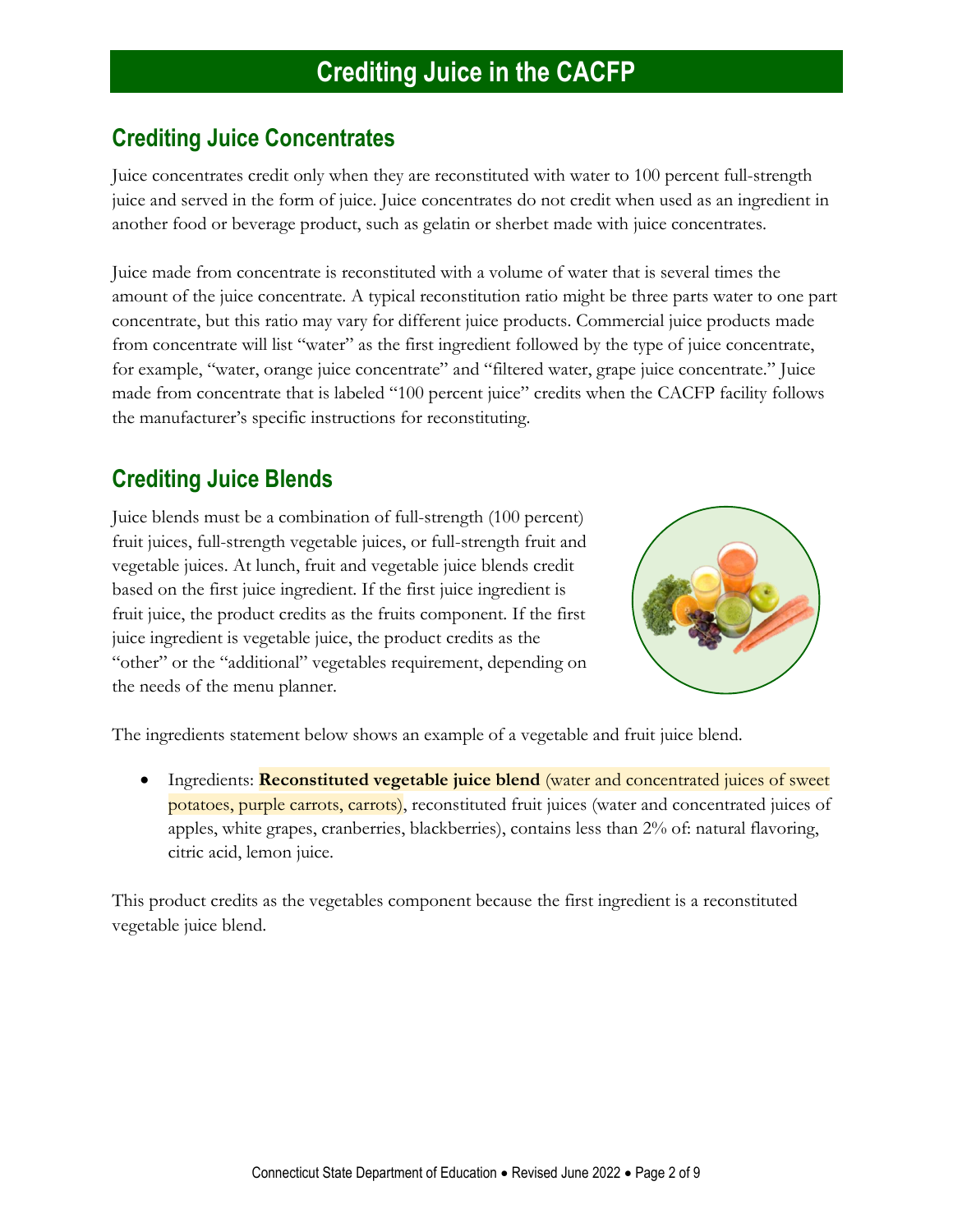#### **Crediting Frozen Juice Products**

The meal pattern contribution of frozen fruit juice (such as full-strength frozen juice pops) is based on the fluid volume prior to freezing. CACFP facilities must request a product formulation statement (PFS) from the manufacturer to document this information. Frozen fruit juice counts toward the CACFP juice limit (refer to "[Juice Limit](#page-4-0)" in this document).

For information on PFS forms, refer to the CSDE's resources, *[Using Product Formulation Statements in](http://portal.ct.gov/-/media/SDE/Nutrition/CACFP/Crediting/Using_Product_Formulation_Statements_CACFP.pdf)  [the CACFP](http://portal.ct.gov/-/media/SDE/Nutrition/CACFP/Crediting/Using_Product_Formulation_Statements_CACFP.pdf)* and *[Using Child Nutrition \(CN\) Labels in the CACFP,](https://portal.ct.gov/-/media/SDE/Nutrition/CACFP/Crediting/Using_CN_labels_CACFP.pdf)* and the USDA's *[Tips for Evaluating a](https://fns-prod.azureedge.net/sites/default/files/resource-files/manufacturerPFStipsheet.pdf)  [Manufacturer's Product Formulation Statem](https://fns-prod.azureedge.net/sites/default/files/resource-files/manufacturerPFStipsheet.pdf)ent,* and the USDA's PFS form, *[Product Formulation Statement for](https://fns-prod.azureedge.net/sites/default/files/resource-files/PFS_Document_Total_Veg_Fruits.pdf)  [Documenting Vegetables and Fruits](https://fns-prod.azureedge.net/sites/default/files/resource-files/PFS_Document_Total_Veg_Fruits.pdf)*. For additional guidance, visit the "[Crediting Commercial Processed](https://portal.ct.gov/SDE/Nutrition/Crediting-Foods-in-CACFP-Child-Care-Programs/Documents#CommercialProducts)  [Products in CACFP Child Care Programs](https://portal.ct.gov/SDE/Nutrition/Crediting-Foods-in-CACFP-Child-Care-Programs/Documents#CommercialProducts)" or "[Crediting Commercial Processed Products in](https://portal.ct.gov/SDE/Nutrition/Crediting-Foods-in-CACFP-Adult-Day-Care-Centers/Documents#CommercialProducts)  [CACFP Adult Day Care Centers](https://portal.ct.gov/SDE/Nutrition/Crediting-Foods-in-CACFP-Adult-Day-Care-Centers/Documents#CommercialProducts)" sections of the CSDE's CACFP webpages.

### **Crediting Apple Cider**

Apple cider credits as the fruits component if it is pasteurized 100 percent full-strength juice. Pasteurized juice has been heat-treated to kill harmful bacteria. Check labels, as some brands of apple cider are not pasteurized. CACFP facilities cannot serve apple cider (or any other type of juice) that is not pasteurized. Apple cider counts toward the juice limit (refer to "[Juice Limit](#page-4-0)" in this document).

### **Crediting Coconut Water**

Coconut water that is labeled as 100 percent juice credits toward the fruits component based on the volume served. Coconut water must meet the same requirements as juice and counts toward the juice limit (refer to "[Juice Limit](#page-4-0)" in this document).

#### <span id="page-2-0"></span>**Crediting Pureed Fruits and Vegetables in Smoothies**

Pureed fruits and vegetables in smoothies credit only as juice in the preschool meal patterns. Crediting is based on the volume (cups) of pureed fruits and vegetables per serving. For example, a smoothie that contains  $\frac{1}{2}$  cup of pureed strawberries credits as  $\frac{1}{2}$  cup of fruit juice. Pureed fruits and vegetables in smoothies count toward the preschool juice limit (refer to "[Juice Limit](#page-4-0)" in this document).



Concentrated fruit puree and concentrated juice are added sugars. They do not credit as juice unless they are reconstituted to full-strength fruit puree or full-strength juice.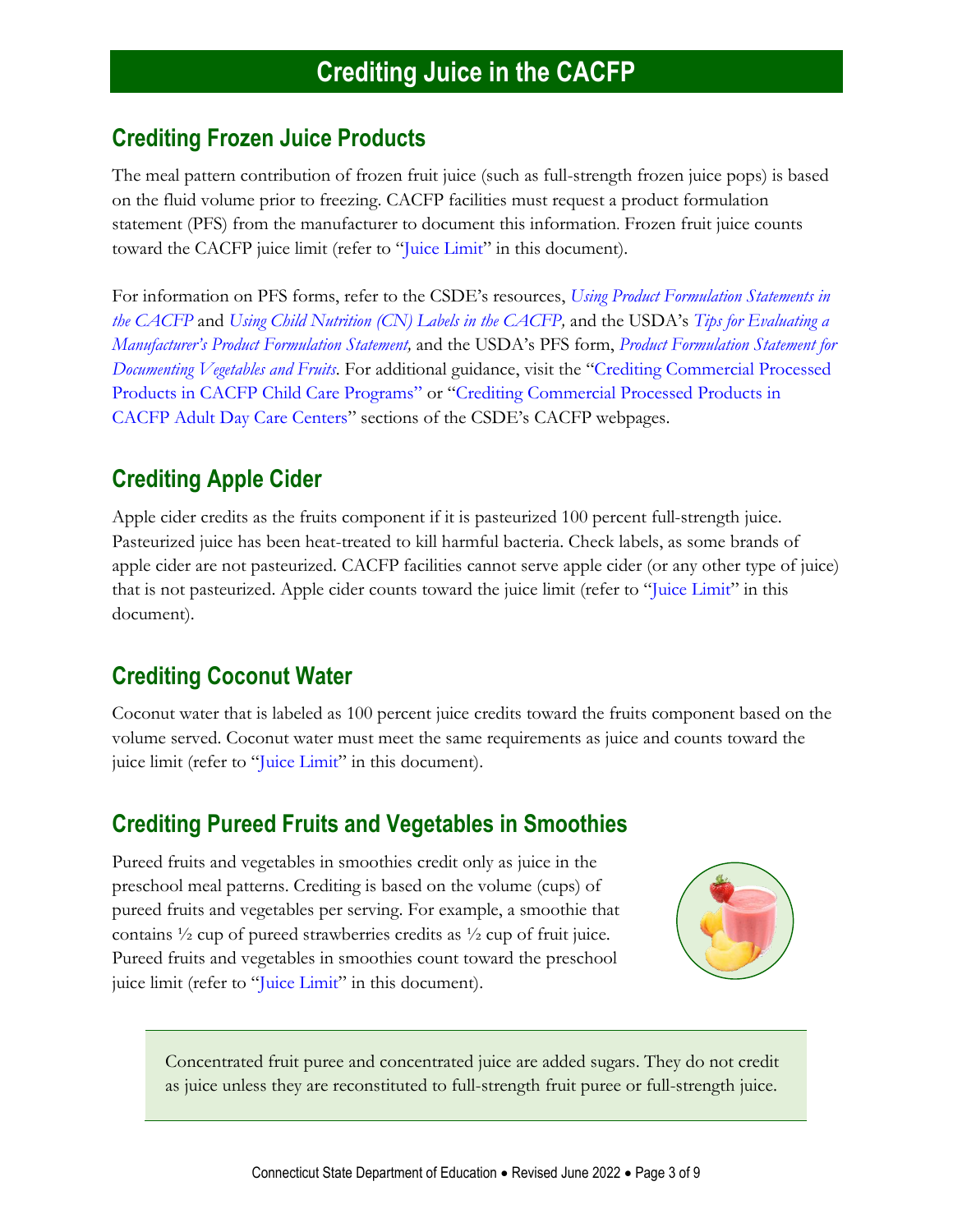CACFP facilities must document the amount of pureed fruits and vegetables per serving with a recipe for smoothies made on site. Commercial products require a PFS (or a CN label, if available, for fruit and vegetable smoothies that also contain yogurt). For information on recipes, visit the "[Crediting Foods Made from Scratch in CACFP Child Care Programs](https://portal.ct.gov/SDE/Nutrition/Crediting-Foods-in-CACFP-Child-Care-Programs/Documents#ScratchFoods)" or "[Crediting Foods Made](https://portal.ct.gov/SDE/Nutrition/Crediting-Foods-in-CACFP-Adult-Day-Care-Centers/Documents#ScratchFoods)  [from Scratch in CACFP Adult Day Care Centers](https://portal.ct.gov/SDE/Nutrition/Crediting-Foods-in-CACFP-Adult-Day-Care-Centers/Documents#ScratchFoods)" sections of the CSDE's CACFP webpages. For information on PFS forms, and CN labels, visit the visit the "[Crediting Commercial Processed](https://portal.ct.gov/SDE/Nutrition/Crediting-Foods-in-CACFP-Child-Care-Programs/Documents#CommercialProducts)  [Products in CACFP Child Care Programs](https://portal.ct.gov/SDE/Nutrition/Crediting-Foods-in-CACFP-Child-Care-Programs/Documents#CommercialProducts)" or "[Crediting Commercial Processed Products in](https://portal.ct.gov/SDE/Nutrition/Crediting-Foods-in-CACFP-Adult-Day-Care-Centers/Documents#CommercialProducts)  [CACFP Adult Day Care Centers](https://portal.ct.gov/SDE/Nutrition/Crediting-Foods-in-CACFP-Adult-Day-Care-Centers/Documents#CommercialProducts)" sections of the CSDE's CACFP webpages. The CSDE's resource, *[Crediting Smoothies in the CACFP](https://portal.ct.gov/-/media/SDE/Nutrition/CACFP/Crediting/Credit_Smoothies_CACFP.pdf)*, summarizes the requirements for crediting smoothies in CACFP meals and snacks.

#### <span id="page-3-0"></span>**Crediting Juice in Canned Fruit**

A serving of canned fruit may include the 100 percent juice in which the fruit is packed but cannot include water or syrup. For example, ½ cup of canned peaches with juice credits as ½ cup of the fruits component. However,  $\frac{1}{2}$  cup of canned peaches with syrup does not credit as  $\frac{1}{2}$  cup of the fruits component because the serving does not contain ½ cup of fruit. The menu planner can credit only the amount of peaches without the syrup.



The juice from canned fruit counts toward the juice limit if the menu planner credits the juice toward the fruits component. For example, if canned peaches in juice credit as the fruits component at lunch, juice cannot credit as the fruits component or the vegetables component at any other CACFP meal or snack that same day.

Juice from canned fruit does not count toward the juice limit if the juice is planned as an extra noncreditable food. An example is ½ cup of canned fruit portioned in a 5½-ounce container with the juice added after measuring the full ½-cup serving of fruit.

#### **Juice Ingredients**

Juice ingredients may vary among manufacturers. The Food and Drug Administration's (FDA) labeling regulations allow 100 percent juice to contain added ingredients and still be labeled "100% juice." Some 100 percent juices contain added ingredients such as artificial flavors, artificial colors (e.g., red 40, blue 1, yellow 5 and 6, and titanium dioxide), preservatives (e.g., sodium potassium sorbate), flavor enhancers (e.g., ethyl maltol), and emulsifiers or thickeners (e.g., glycerol esters of wood rosin and xanthan gum). The CSDE encourages menu planners to read the product's ingredients statement and choose 100 percent juices without these added ingredients.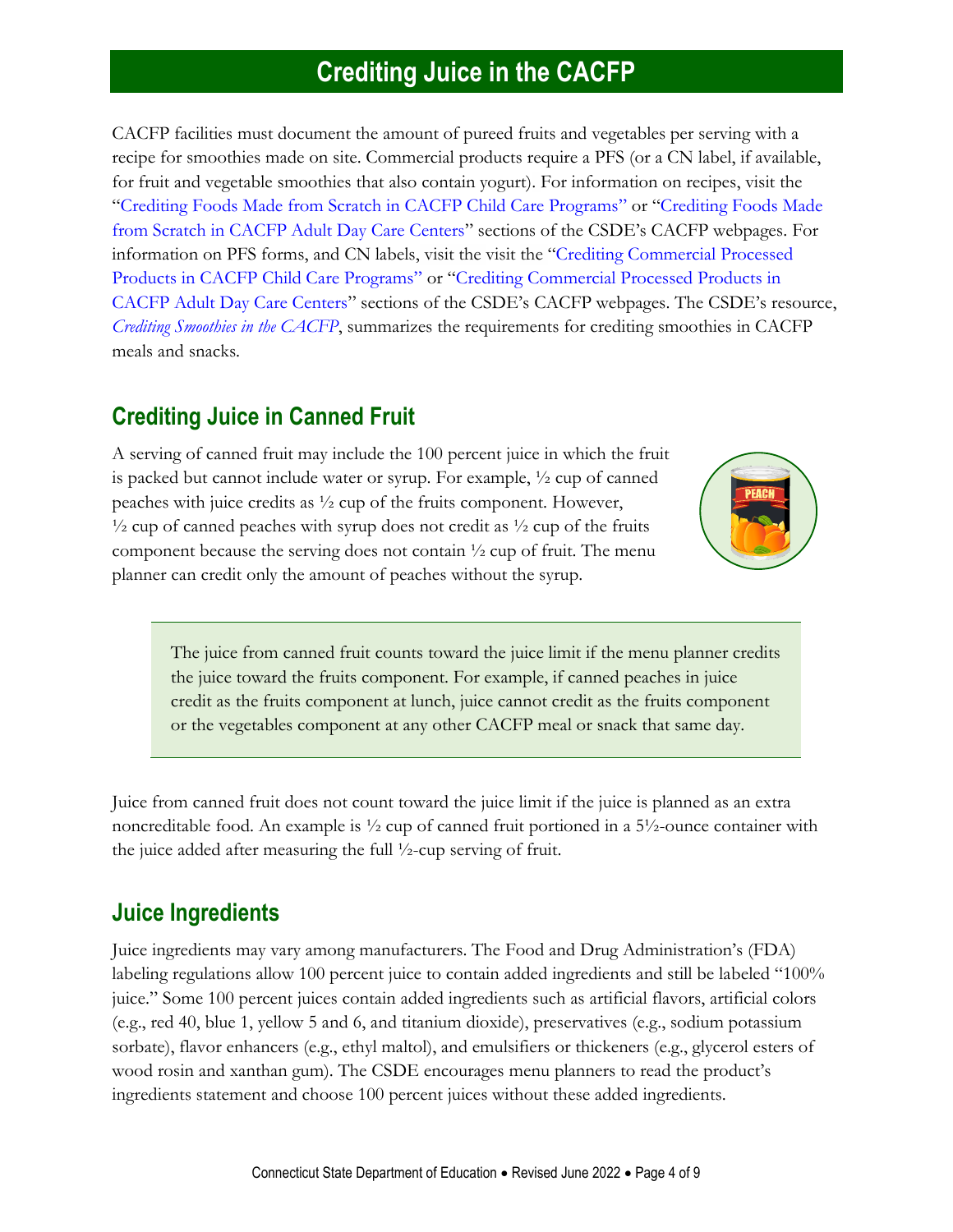#### <span id="page-4-0"></span>**Juice Limit**

Full-strength juice credits as either the vegetables component or the fruits component at only one CACFP meal or snack per day, between all meals and snacks served in the CACFP facility. Menu planners must count all sources of 100 percent juice toward the juice limit, including:

- 100 percent juice including fresh, frozen, and made from (refer to "Crediting Juice" Concentrates" in this document);
- frozen juice pops made from 100 percent juice (refer to "[Crediting Frozen Juice Products](#page-1-0)" in this document);
- pureed fruits and vegetables in fruit/vegetable smoothies (refer to "Crediting Pureed Fruits [and Vegetables in Smoothies](#page-2-0)" in this document); and
- juice from canned fruit served in 100 percent juice (refer to "Crediting Juice in Canned [Fruit](#page-3-0)" in this document).



If a CACFP meal or snack includes any type of juice as the fruits component or vegetables component, juice cannot credit as the fruits component or vegetables component at any other meal or snack that same day.

The examples below illustrate this requirement.

- Lunch and supper cannot contain a smoothie and juice as the only servings of the fruits component and vegetables component. For example, the lunch menu cannot offer a strawberry smoothie as the fruits component and vegetable juice as the vegetables component because both credit as juice.
- If the breakfast menu includes juice as the fruits component, canned fruit in juice cannot credit as the fruits component at lunch, supper, or snack.
- If the lunch menu includes a frozen 100 percent fruit juice pop as the fruits component, juice cannot credit as the fruits component or vegetables component at breakfast, snack, or supper.
- If the snack menu includes a mango smoothie as the fruits component, juice cannot credit as the fruits component or vegetables component at breakfast, lunch, or supper.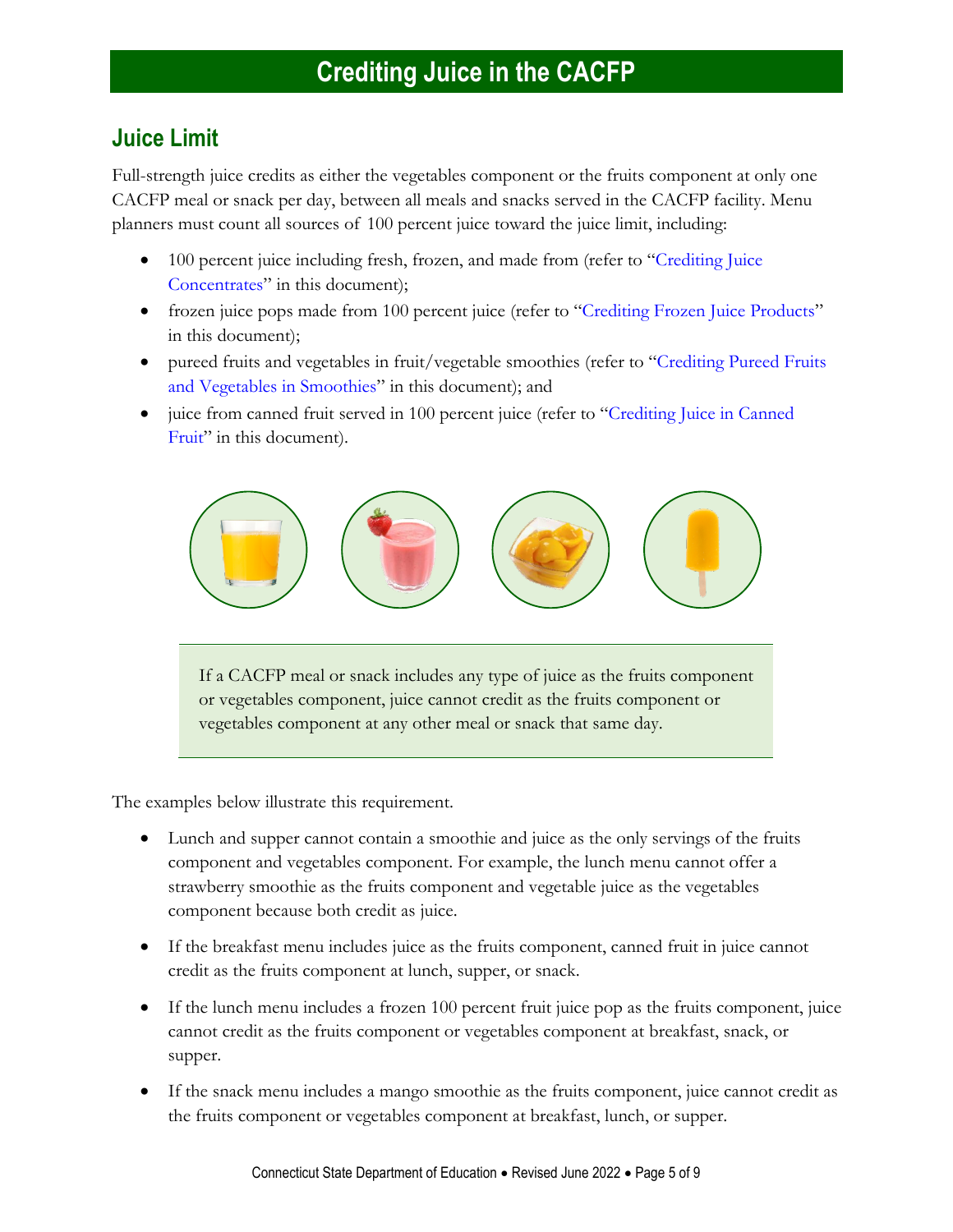#### **Juice at Snack**

The snack meal pattern requires two of the five food components (milk; meat/meat alternates; vegetables; fruits; and grains). A reimbursable snack could include:

- a serving of vegetable and a serving of fruit;
- a serving of vegetable and a serving of fruit juice; or
- a serving of fruit and a serving of vegetable juice.

A reimbursable snack cannot include a serving of vegetable juice (including pureed vegetables in smoothies) and a serving of fruit juice (including pureed fruits in smoothies, juice in canned fruit, and frozen juice pops) as the only two snack components. For example, a snack that contains a vegetable smoothie and apple juice is not reimbursable because both components credit as juice. In addition, juice cannot be served when milk is the only other snack component.

The USDA's *[CACFP Best Practices](https://fns-prod.azureedge.us/sites/default/files/cacfp/CACFP_factBP.pdf)* recommends serving a variety of fruits and choosing whole fruits (fresh, canned, dried, or frozen) more often than juice; and serving a fruit or vegetable as at least one of the two required snack components. For guidance on serving and crediting fruits and vegetables in CACFP meals and snacks, visit the "[Fruits Component for CACFP Adult Day Care Centers](https://portal.ct.gov/SDE/Nutrition/Crediting-Foods-in-CACFP-Adult-Day-Care-Centers/Documents#Fruits)" or "[Fruits Component for CACFP Child Care Programs](https://portal.ct.gov/SDE/Nutrition/Crediting-Foods-in-CACFP-Child-Care-Programs/Documents#Fruits)" sections and "[Vegetables](https://portal.ct.gov/SDE/Nutrition/Crediting-Foods-in-CACFP-Adult-Day-Care-Centers/Documents#Vegetables)  [Component for CACFP Adult Day Care Centers](https://portal.ct.gov/SDE/Nutrition/Crediting-Foods-in-CACFP-Adult-Day-Care-Centers/Documents#Vegetables)" or "[Vegetables Component](https://portal.ct.gov/SDE/Nutrition/Crediting-Foods-in-CACFP-Child-Care-Programs/Documents#Vegetables)  [for CACFP Child Care Programs](https://portal.ct.gov/SDE/Nutrition/Crediting-Foods-in-CACFP-Child-Care-Programs/Documents#Vegetables)" sections of the CSDE's CACFP webpages.

#### **Offering Juice as an Extra Menu Item**

CACFP facilities may choose to offer juice as an extra menu item that does not credit toward the CACFP meal patterns. However, the USDA encourages CACFP facilities to limit juice in CACFP menus to ensure that meals and snacks meet participants' nutrition needs. The USDA's *[CACFP Best](https://fns-prod.azureedge.net/sites/default/files/cacfp/CACFP_factBP.pdf)  [Practices](https://fns-prod.azureedge.net/sites/default/files/cacfp/CACFP_factBP.pdf)* recommends serving a variety of fruits and choosing whole fruits (fresh, canned, dried, or frozen) more often than juice.

Keep in mind that young children might not consume the actual meal components if the menu includes additional foods. In addition, CACFP facilities must consider the cost issues of providing additional foods.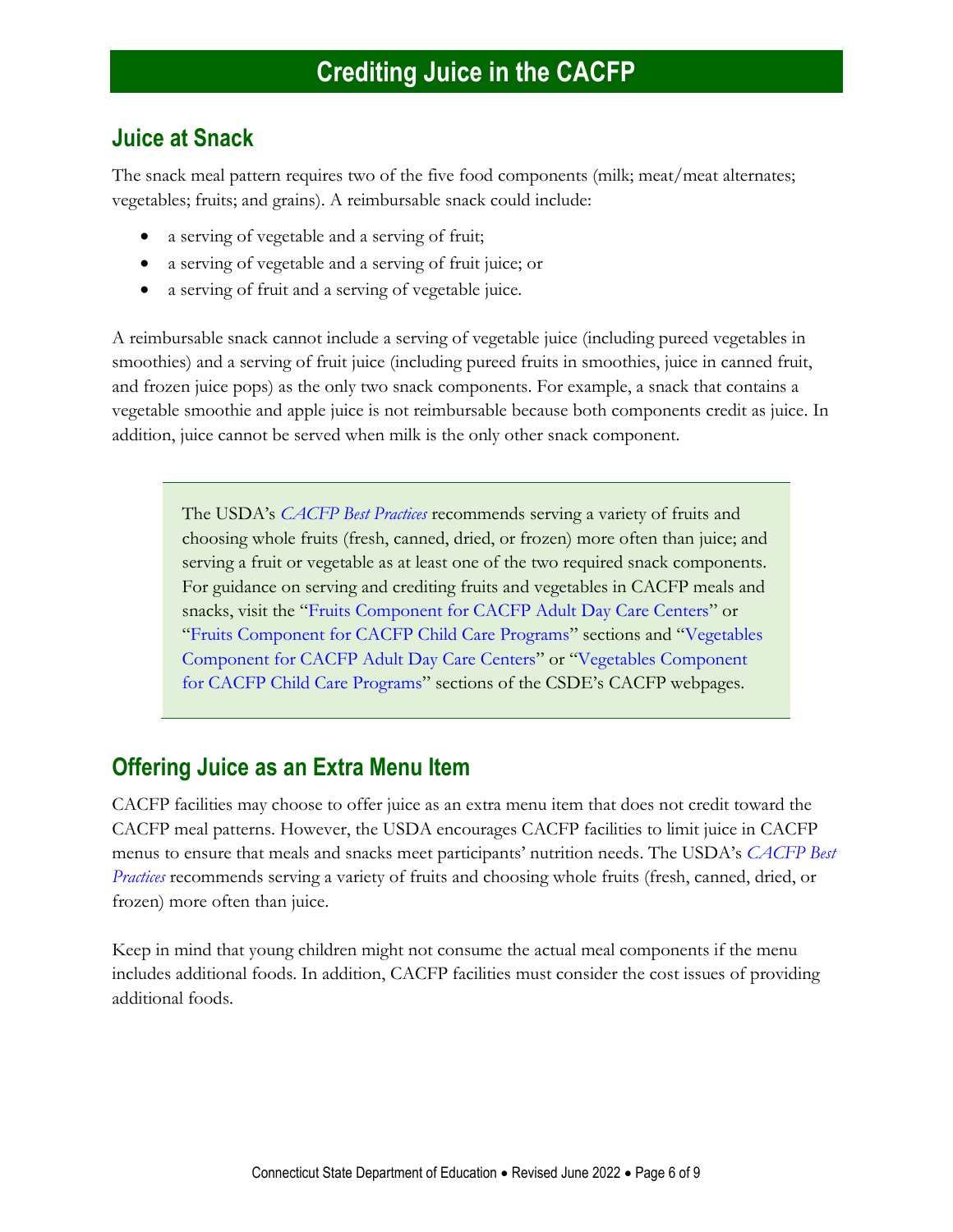#### **Resources**

- Accepting Processed Product Documentation in the CACFP (CSDE): [https://portal.ct.gov/-/media/SDE/Nutrition/CACFP/Crediting/](https://portal.ct.gov/-/media/SDE/Nutrition/CACFP/Crediting/Accepting_Processed_Product_Documentation_CACFP.pdf) [Accepting\\_Processed\\_Product\\_Documentation\\_CACFP.pdf](https://portal.ct.gov/-/media/SDE/Nutrition/CACFP/Crediting/Accepting_Processed_Product_Documentation_CACFP.pdf)
- Bite Size: Meeting the CACFP Meal Patterns for Children: Module 5: Fruits Component (CSDE): [https://portal.ct.gov/SDE/Nutrition/Meal-Patterns-CACFP-Child-Care-](https://portal.ct.gov/SDE/Nutrition/Meal-Patterns-CACFP-Child-Care-Programs/Related-Resources#BiteSize)[Programs/Related-Resources#BiteSize](https://portal.ct.gov/SDE/Nutrition/Meal-Patterns-CACFP-Child-Care-Programs/Related-Resources#BiteSize)
- CACFP Best Practices (USDA): [https://fns-prod.azureedge.net/sites/default/files/cacfp/CACFP\\_factBP.pdf](https://fns-prod.azureedge.net/sites/default/files/cacfp/CACFP_factBP.pdf)
- Crediting Foods in CACFP Adult Day Care Centers (CSDE webpage): [https://portal.ct.gov/SDE/Nutrition/Crediting-Foods-in-CACFP-Adult-Day-Care-Centers](http://portal.ct.gov/SDE/Nutrition/Crediting-Foods-in-CACFP-Adult-Day-Care-Centers)
- Crediting Foods in CACFP Child Care Programs (CSDE webpage): [https://portal.ct.gov/SDE/Nutrition/Crediting-Foods-in-CACFP-Child-Care-Programs](http://portal.ct.gov/SDE/Nutrition/Crediting-Foods-in-CACFP-Child-Care-Programs)
- Crediting Smoothies in the CACFP (CSDE): [https://portal.ct.gov/-/media/SDE/Nutrition/CACFP/Crediting/](https://portal.ct.gov/-/media/SDE/Nutrition/CACFP/Crediting/‌Credit_Smoothies_CACFP.pdf) [Credit\\_Smoothies\\_CACFP.pdf](https://portal.ct.gov/-/media/SDE/Nutrition/CACFP/Crediting/‌Credit_Smoothies_CACFP.pdf)
- Food Buying Guide for Child Nutrition Programs (USDA): <https://www.fns.usda.gov/tn/food-buying-guide-for-child-nutrition-programs>
- Fruits Component for CACFP Adult Day Care Centers (CSDE webpage): [https://portal.ct.gov/SDE/Nutrition/Crediting-Foods-in-CACFP-Adult-Day-Care-](https://portal.ct.gov/SDE/Nutrition/Crediting-Foods-in-CACFP-Adult-Day-Care-Centers/Documents#Fruits)[Centers/Documents#Fruits](https://portal.ct.gov/SDE/Nutrition/Crediting-Foods-in-CACFP-Adult-Day-Care-Centers/Documents#Fruits)
- Fruits Component for CACFP Child Care Programs (CSDE webpage): [https://portal.ct.gov/SDE/Nutrition/Crediting-Foods-in-CACFP-Child-Care-](https://portal.ct.gov/SDE/Nutrition/Crediting-Foods-in-CACFP-Child-Care-Programs/Documents#Fruits)[Programs/Documents#Fruits](https://portal.ct.gov/SDE/Nutrition/Crediting-Foods-in-CACFP-Child-Care-Programs/Documents#Fruits)
- Meal Patterns for CACFP Adult Day Care Centers (CSDE webpage): [https://portal.ct.gov/SDE/Nutrition/Meal-Patterns-CACFP-Adult-Centers](http://portal.ct.gov/SDE/Nutrition/Meal-Patterns-CACFP-Adult-Centers)
- Meal Patterns for CACFP Child Care Programs (CSDE webpage): [https://portal.ct.gov/SDE/Nutrition/Meal-Patterns-CACFP-Child-Care-Programs](http://portal.ct.gov/SDE/Nutrition/Meal-Patterns-CACFP-Child-Care-Programs)
- Product Formulation Statement for Documenting Vegetables and Fruits in the Child and Adult Care Food Program, Summer Food Service Program, and NSLP Afterschool Snacks (USDA):

[https://fns-prod.azureedge.net/sites/default/files/resource-files/](https://fns-prod.azureedge.net/sites/default/files/resource-files/PFS_Veg_Subgroups_Fruits_Fillable_508.pdf) [PFS\\_Veg\\_Subgroups\\_Fruits\\_Fillable\\_508.pdf](https://fns-prod.azureedge.net/sites/default/files/resource-files/PFS_Veg_Subgroups_Fruits_Fillable_508.pdf)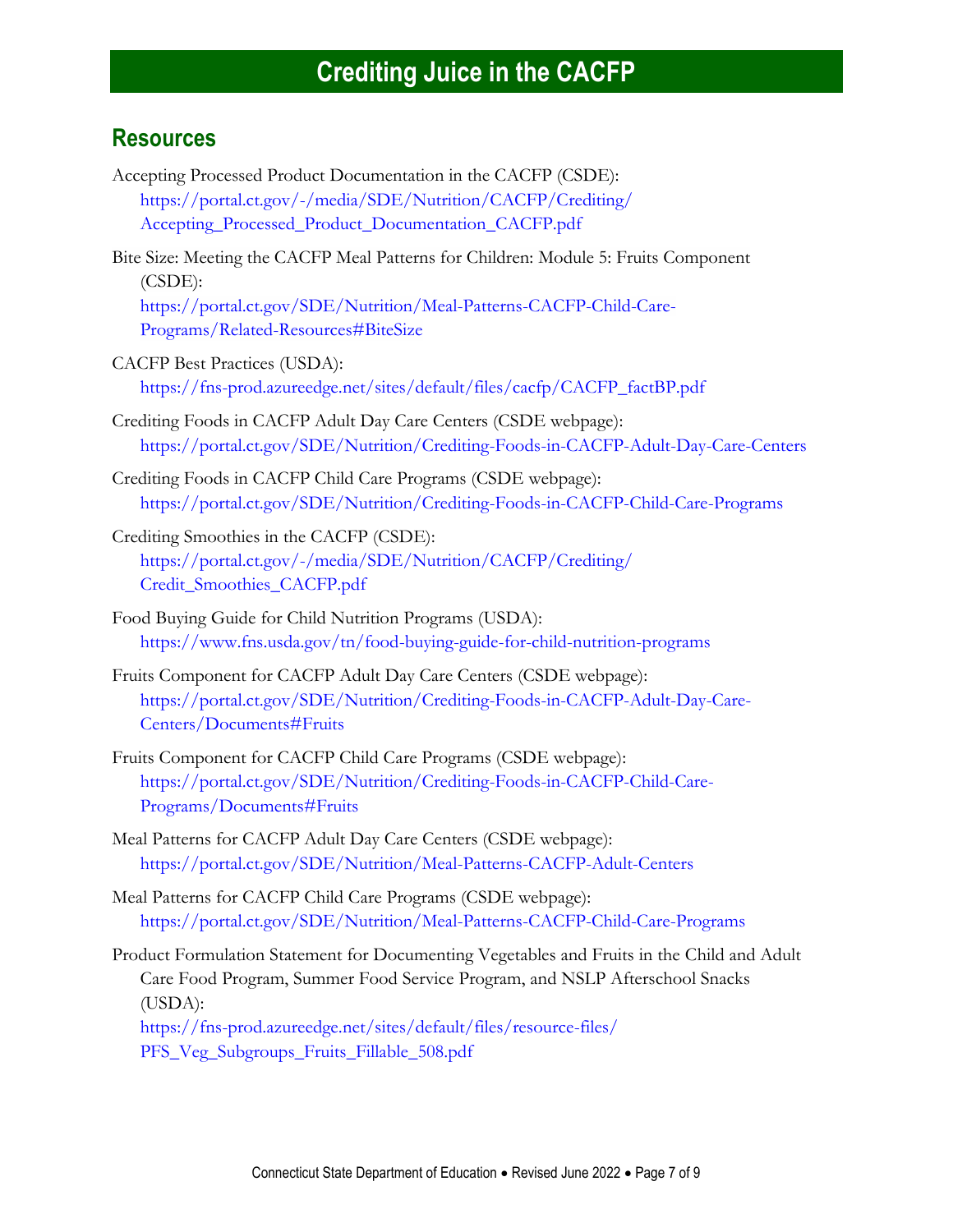- Resources for the CACFP Meal Patterns (CSDE): [https://portal.ct.gov/-/media/SDE/Nutrition/CACFP/MealPattern/](https://portal.ct.gov/-/media/SDE/Nutrition/CACFP/MealPattern/Resources_CACFP_Meal_Patterns.pdf) [Resources\\_CACFP\\_Meal\\_Patterns.pdf](https://portal.ct.gov/-/media/SDE/Nutrition/CACFP/MealPattern/Resources_CACFP_Meal_Patterns.pdf)
- USDA Memo CACFP 25-2016: Vegetable and Fruit Requirements in the Child and Adult Care Food Program; Questions and Answers: [https://www.fns.usda.gov/cacfp/vegetable-and-fruit-requirements-child-and-adult-care-food](https://www.fns.usda.gov/cacfp/vegetable-and-fruit-requirements-child-and-adult-care-food-program-questions-and-answers)[program-questions-and-answers](https://www.fns.usda.gov/cacfp/vegetable-and-fruit-requirements-child-and-adult-care-food-program-questions-and-answers)
- USDA Memo SP 40-2019, CACFP 17-2019 and SFSP 17-2019: Smoothies Offered in Child Nutrition Programs: <https://www.fns.usda.gov/cn/smoothies-offered-child-nutrition-programs>
- Vegetable Subgroups in the CACFP (CSDE): [https://portal.ct.gov/-/media/SDE/Nutrition/CACFP/Crediting/](https://portal.ct.gov/-/media/SDE/Nutrition/CACFP/Crediting/Vegetable_Subgroups_CACFP.pdf) [Vegetable\\_Subgroups\\_CACFP.pdf](https://portal.ct.gov/-/media/SDE/Nutrition/CACFP/Crediting/Vegetable_Subgroups_CACFP.pdf)
- Vegetables Component for CACFP Adult Day Care Centers (CSDE webpage): [https://portal.ct.gov/SDE/Nutrition/Crediting-Foods-in-CACFP-Adult-Day-Care-](https://portal.ct.gov/SDE/Nutrition/Crediting-Foods-in-CACFP-Adult-Day-Care-Centers/Documents#Vegetables)[Centers/Documents#Vegetables](https://portal.ct.gov/SDE/Nutrition/Crediting-Foods-in-CACFP-Adult-Day-Care-Centers/Documents#Vegetables)
- Vegetables Component for CACFP Child Care Programs (CSDE webpage): [https://portal.ct.gov/SDE/Nutrition/Crediting-Foods-in-CACFP-Child-Care-](https://portal.ct.gov/SDE/Nutrition/Crediting-Foods-in-CACFP-Child-Care-Programs/Documents#Vegetables)[Programs/Documents#Vegetables](https://portal.ct.gov/SDE/Nutrition/Crediting-Foods-in-CACFP-Child-Care-Programs/Documents#Vegetables)